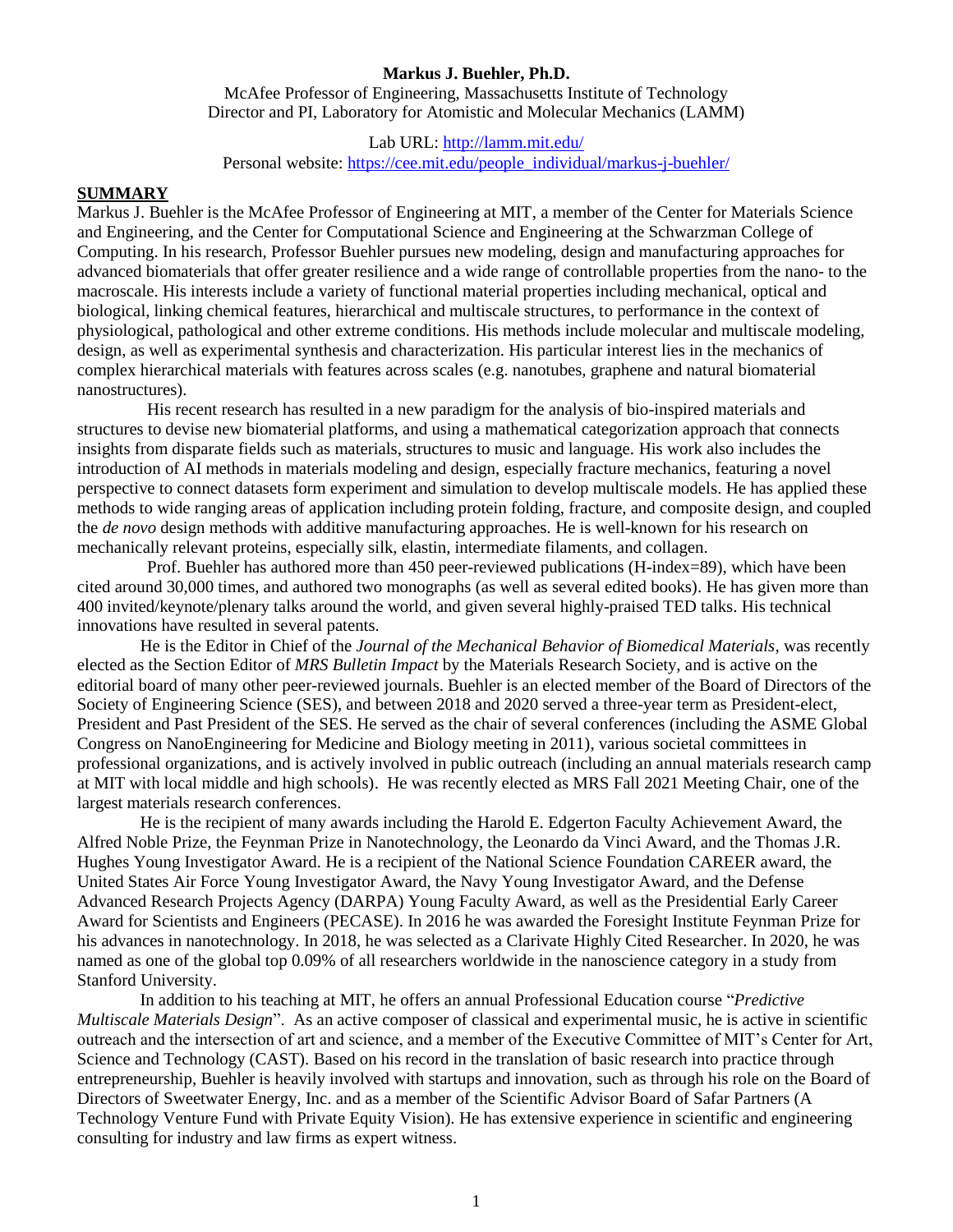#### **PROFESSIONAL TRAINING**

| <b>Institution</b>                       | <b>Major</b>                            | Degree & Year                 |
|------------------------------------------|-----------------------------------------|-------------------------------|
| University of Stuttgart                  | Process and Chemical                    | Pre-Diploma (B.S. eq.),       |
| Stuttgart, Germany                       | Engineering                             | 2000                          |
| Michigan Technological University        | <b>Engineering Mechanics</b>            | M.S., 2001                    |
| Houghton, Michigan                       |                                         |                               |
| Max Planck Institute for Metals Research | <b>Chemistry</b> (Materials<br>Science) | Dr. rer. nat. (Ph.D.), 2004   |
| University of Stuttgart                  |                                         |                               |
| Stuttgart, Germany                       |                                         |                               |
| California Institute of Technology       | Chemistry and Chemical                  | Postdoctoral Scholar,         |
| Pasadena, California                     | Engineering                             | 2004-2005                     |
| Massachusetts Institute of Technology    | Civil and Environmental                 | Postdoctoral Associate, 2005- |
| Cambridge, Massachusetts                 | Engineering                             | 2006                          |

# **PROFESSIONAL APPOINTMENTS**

| 2019         | President, Society for Engineering Science (SES)                                           |
|--------------|--------------------------------------------------------------------------------------------|
| 2018-present | Safar Partners Equity Fund, Scientific Advisory Board                                      |
| 2017-present | Member of the Board of Directors, Sweetwater Energy, Inc.                                  |
| 2015-present | McAfee Professor of Engineering (Institute-wide Endowed Chair Professorship), MIT          |
| 2013-2020    | Head of Department, Dept. Civil and Environmental Engineering, MIT                         |
| 2013-present | Professor (with tenure), Dept. Civil and Environmental Engineering, MIT                    |
| 2011-2013    | Co-Director, MIT Computation for Design and Optimization Program                           |
| 2011-2013    | Associate Professor with Tenure, Dept. Civil and Environmental Engineering, MIT            |
| 2010-2013    | Group Leader, Mechanics and Materials Division in Civil & Environmental Engineering, MIT   |
| 2010-present | Director, MIT-Germany Program, MIT                                                         |
| 2009-2010    | Esther and Harold Edgerton Associate Professor, Civil and Environmental Engineering, MIT   |
| 2007-2009    | Esther and Harold Edgerton Assistant Professor, Civil and Environmental Engineering, MIT   |
| 2006-2007    | Assistant Professor, Dept. Civil and Environmental Engineering, MIT                        |
| 2005-2006    | Lecturer and Postdoctoral Associate, MIT                                                   |
| 2004-2005    | Director of Multiscale Modeling and Software Integration, Materials and Process Simulation |
|              | Center, California Institute of Technology, Pasadena                                       |
| 2004-2005    | Postdoctoral Scholar, California Institute of Technology, Pasadena                         |
| 2004         | Postdoctoral Fellow, Max Planck Institute for Metals Research, Stuttgart, Germany          |
| 2001-2004    | Research Assistant, Max Planck Institute for Metals Research, Stuttgart, Germany           |
| 2001         | Internship at Bosch, CR/AP1&APP2, Auslegung von Kunststoffbauteilen, Waibilingen           |
| 2000-2001    | Graduate Research Assistant, Department of Mechanical Engineering-Engineering Mechanics,   |
|              | Michigan Technological University                                                          |

**SELECTED PUBPLICATIONS** (total: 450+ peer reviewed articles, several books and book chapters; H-index 89 (Google Scholar), Clarivate Highly Cited Researcher)

- E. Khare, N. Holten-Andersen, M.J. Buehler, "Transition metal-coordinate bonds in protein-inspired materials and engineered polymer hydrogels for tunable mechanical properties," *Nature Reviews Materials*, in press (2020)
- T. Sapra, Z Qin, A. Dubrokvsky-Gaupp, U. Aebi, D. Muller, M.J. Buehler, O. Medala, "Nonlinear mechanics of lamin filaments and the meshwork topology build an emergent nuclear lamina*," Nature Communications*, in press
- K. Guo, M.J. Buehler, "A semi-supervised approach to architected materials design using graph neural networks," *Extreme Mechanics Letters*, Vol. 41, pp. 101029, 2020
- I. Su, M.J. Buehler, "Mesomechanics of a Three-Dimensional Spider Web," *Journal of the Mechanics and Physics of Solids*, Vol. 144, p. 104096, 2020
- M.J. Buehler, "Liquified protein vibrations, classification and cross-paradigm *de novo* image generation using deep neural networks," *Nano Futures*, p. 035004, Vol. 4(3), 2020
- M. Hsu, C.H. Yu, M.J. Buehler, "Using Deep Learning to Predict Fracture Patterns in Crystalline Solids," *Cell Matter*, Vol. 3, 1-15, 2020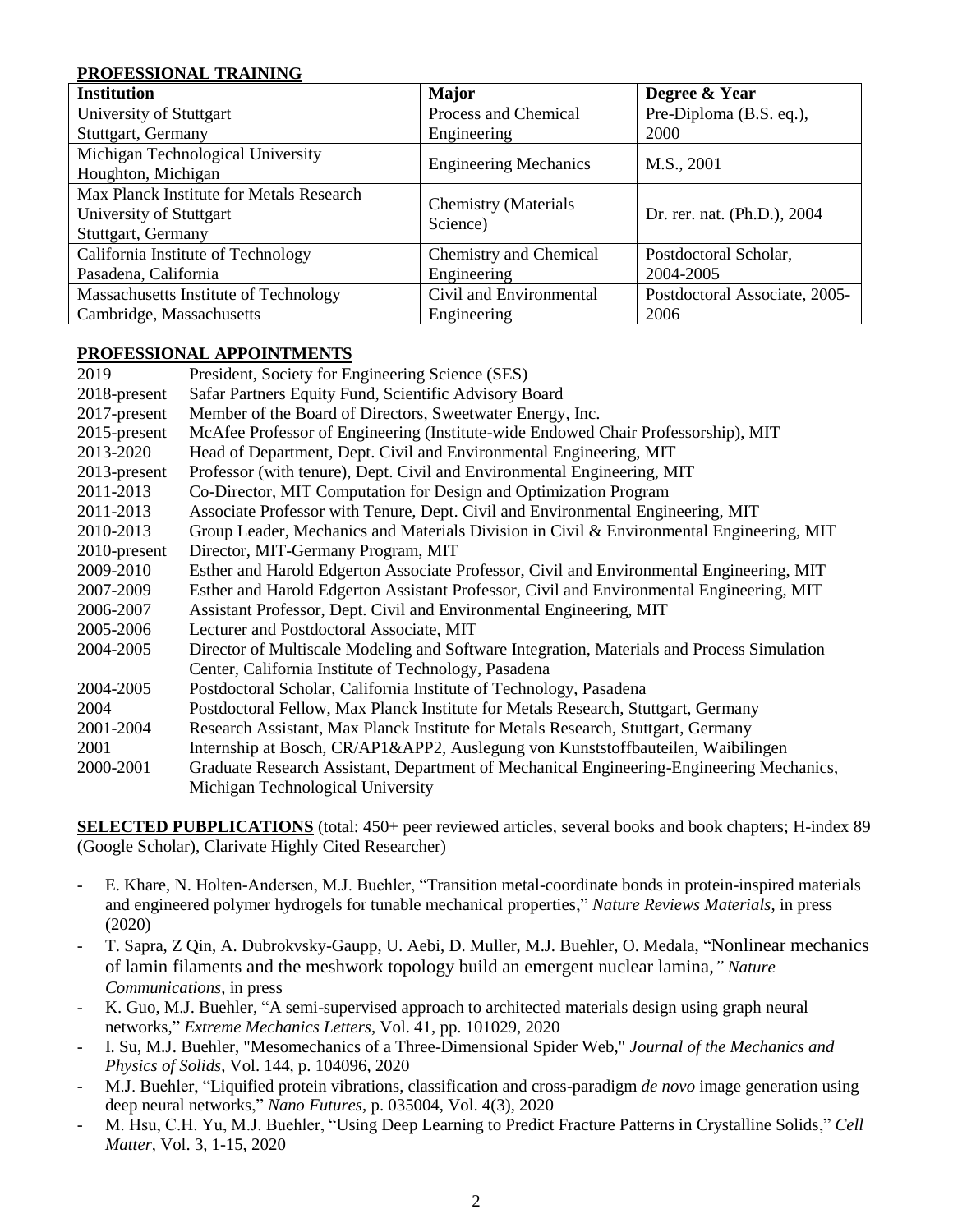- C.H. Yu; M.J. Buehler, "Sonification based de novo protein design using artificial intelligence, structure prediction, and analysis using molecular modeling," *APL Bioengineering*, Vol. 4(1), p. 016108, 2020.
- J. Yeo; G. Jung; F. Martin-Martinez; J. Beem; Z. Qin; M. Buehler, "Multiscale design of graphyne-based materials for high-performance separation membranes," *Advanced Materials*, https://doi.org/10.1002/adma.201805665, 2019
- E. Beniash, C. Stifler, C.-Y. Sun, G.S. Jung, Z.Qin, M.J. Buehler, P. Gilbert, "The hidden structure of human enamel," *Nature Communications*, paper #: 4383, 2019
- M. d'Ischia, A. Napolitano, A. Pezzella, P. Meredith, M.J. Buehler "Melanin biopolymers: Tailoring chemical complexity for materials design," *Angewandte Chemie International Edition*, DOI: 10.1002/anie.201914276, 2019
- W. S. Leong, H. Wang, J. Yeo, F. J. Martin-Martinez, A. Zubair, P.-C. Shen, Y. Mao, T. Palacios, M. J. Buehler, J.-Y. Hong, and J. Kong, "Paraffin-enabled graphene transfer," *Nat. Commun*., Vol. 10, p. 867, 2019.
- D. Liu, A. Tarakanova, C. C. Hsu, M. Yu, S. Zheng, L. Yu, J. Liu, Y. He, D. J. Dunstan, and M. J. Buehler, "Spider dragline silk as torsional actuator driven by humidity," *Science Adv*., Vol. 5, no. 3, 2019
- M. Buehler; A. Misra, "Mechanical behavior of nanocomposites," *MRS Bulletin*, Volume 44, 19-23, doi:10.1557/mrs.2018.323, 2019
- G.X. Gu, C.-T. Chen, M.J. Buehler "*De novo* composite design based on machine learning algorithm", *Extreme Mechanics Letters* 18, p. 19-28, 2018
- Y. Han, M. Li, G. Jung, M. A. Marsalis, Z. Qin, M. J. Buehler, L. Li, D. A. Muller "Sub-nanometre channels embedded in two-dimensional materials" *Nature Materials* (cover article), Vol. 17.2, pp. 129-133, 2018
- G. X. Gu, C.-T. Chen, D. J. Richmond, and M. J. Buehler, "Bioinspired hierarchical composite design using machine learning: simulation, additive manufacturing, and experiment," *Mater. Horizons*, vol. 5, no. 5, pp. 939– 945, Aug. 2018 (Selected as 2018 Outstanding Paper Prize winner)
- A. Tarakanova, G. Yeo, C. Baldock, A. Weiss, M.J. Buehler, "Molecular model of human tropoelastin and implications of associated mutations", *Proceedings of the National Academy of Sciences (PNAS)*, Vol. 115 (28) 7338-7343, 2018
- Z. Qin, G.S. Jung, M.J. Kang, M.J. Buehler, "The mechanics and design of a lightweight three-dimensional graphene assembly," *Science Advances* 3 (1), e1601536SD, 2017
- S. Ling; Z. Qin; W. Huang; S. Cao; D. L. Kaplan; M. J. Buehler, "Design and function of biomimetic multilayer water purification membranes," *Science Advances*, DOI: 10.1126/sciadv.1601939, 3 (4), e1601939, 2017
- S. Ling, D. Kaplan, M. Buehler, "Universal material design strategies of biopolymer nanofibrils in nature and engineering," *Nature Reviews Materials* 3, Article number: 18016, 2018- Z. Qin, G.S. Jung, M.J. Kang,
- M.J. Buehler, "The mechanics and design of a lightweight three-dimensional graphene assembly," *Science Advance*s 3 (1), e1601536SD, 2017
- G. X. Gu; M. Takaffoli; M. J. Buehler, "Hierarchically Enhanced Impact Resistance of Bioinspired Composites," *Advanced Materials*, DOI: 10.1002/adma.201700060, 29 (28), 1700060, 2017
- M.J. Abdolhosseini Qomi, M.J. Buehler, S. Yip, F.-J. Ulm, K.J. Van Vliet, R.J-M. Pellenq, *et al.* "Combinatorial molecular optimization of cement hydrates," *Nature Communications* 5, p. 4960, 2014
- M.J. Buehler, "Materials by design-A perspective from atoms to structures," *MRS Bulletin*, 38 (2), 169-176, 2013
- A.K. Nair; A. Gautieri; S. Chang; et al., "Molecular mechanics of mineralized collagen fibrils in bone," *Nature Communications*, 4, 1724, 2013
- R. Pelleng, M. Buehler, F. Ulm, S. Yip, K. Van Vliet, H. Jennings., "Set in stone? A perspective on the concrete sustainability challenge," *MRS Bulletin* 37(4), 395 2012.
- S.W. Cranford, A. Tarakanova, N. Pugno, M.J. Buehler, "Nonlinear constitutive behaviour of spider silk minimizes damage and begets web robustness from the molecules up," *Nature*, Vol. 482, pp. 72-76, 2012 (cover article)
- T. Knowles, M.J. Buehler, "Nanomechanics of functional and pathological amyloid materials," *Nature Nanotechnology* 6(7), pp. 469-479, 2011.
- D. Sen, K. Novoselov, P. Reis and M.J. Buehler, "Tearing of graphene sheets from adhesive substrates produces tapered nanoribbons," *Small* 6(10), 1108-1116, 2010 (cover article).
- S. Keten, Z. Xu, B. Ihle, M.J. Buehler, "Nanoconfinement controls stiffness, strength and mechanical toughness of beta-sheet crystals in silk," *Nature Materials*, Vol. 9, pp. 359-367, 2010
- M.J. Buehler and H. Gao, "Dynamical fracture instabilities due to local hyperelasticity at crack tips," *Nature*, Vol. 439, pp. 307-310, 2006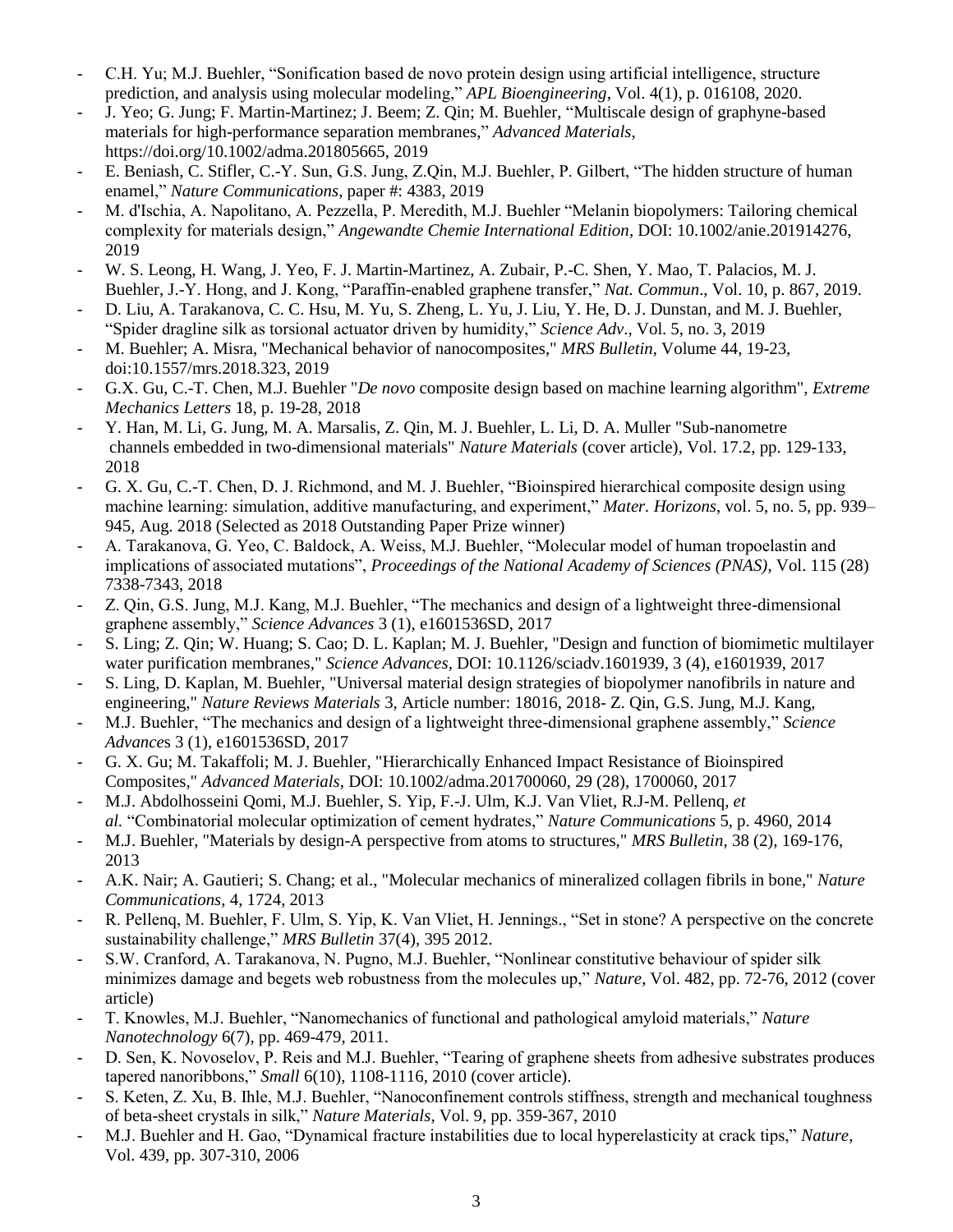- Buehler, M.J., J. Balk, H. Gao and E. Arzt, "Constrained grain boundary diffusion in thin copper films," In: *Handbook of Theoretical and Computational Nanotechnology*, Volume 5, Chapter 4, pp. 215-249, Eds. W. Schommers and M. Rieth, American Scientific Publishers, 2006.
- Hartmaier, A., M.J. Buehler, and H. Gao, "Multiscale Modeling of Deformation in Polycrystalline Thin Metal Films," *Advanced Engineering Materials* 7(3), 165-169, 2005
- M.J. Buehler, Y. Kong, and H. Gao, "Deformation mechanisms of very long singlewall carbon nanotubes subject to compressive loading," *Journal of Engineering Materials and Technology* 126, 245-249, 2004
- Buehler, M.J., F.F. Abraham, H. Gao, "Hyperelasticity governs dynamic fracture at a critical length scale," *Nature* 426, 141-146, 2003
- M.J. Buehler, B. Bettig, G. Parker, "Homogenization of Smart Material Cells for Finite Element Simulations." *Communications in Numerical Methods in Engineering*, Vol. 19, pp. 977–989, 2003

## **OTHER ACTIVITIES, SERVICE AND LEADERSHIP**

#### 1. **Invited, Keynote and Plenary Talks**:

More than 400 invited talks, including many plenary and keynote lectures given around the world, at major conferences, workshops, and various research institutions and industry. His set of presentations also includes several TED talks and broad-impact general audience lectures.

## 2. **Editorial Activities:**

Editor-in-Chief, J. Mech. Behav. Biomed. Mat. (Elsevier); Section Editor, MRS Bulletin Impact; Editor-in-Chief, BioNanoScience (Springer); Cell Matter, Member of the Editorial Advisory Board (Cell Press); Editorial Advisory Board, ACS Biomaterials Science and Engineering (American Chemical Society); Proceedings of the National Academy of Sciences (PNAS), Handling Editor; Editorial Board Member, Extreme Mechanics Letters (Elsevier); Editor Board Member, Scientific Reports (Nature Publishing Group); Editorial Board, Computational Materials Science (Elsevier); Academic Editor, PLoS ONE (Public Library of Science); Associate Editorial Board, Frontiers in Mechanics of Materials (Frontiers); Guest Editor, MRS Bulletin (MRS); Executive Editor, International Journal of Applied Mechanics (Imperial College Press); Associate Editor, Journal of Engineering Mechanics (ASCE); Editorial Board, Journal of Nanomechanics and Micromechanics (ASCE); Associate Editor, J. Comp. Theor. Nanosci. (Amer. Sci. Publ.); Editor, Acta Mech. Sinica (Springer); Guest Editor of J. Mater. Res. (Cambridge Univ. Press).

#### **3. Committees and Service** (selection)

Chair, MRS Fall 2021 Meeting, 2019-2021; Member, Core Committee of New Engineering Education Transformation (NEET), MIT, 2017-2019; MIT Refugee ACTion (ReACT) Senior Advisory Committee, 2017 now; MIT Center for Computational Engineering Advisory Council, 2019-now; 2018-19, Co-Chair Eighth International Conference on Mechanics of Biomaterials & Tissues; Co-Chair, NanoEngineering in Medicine and Biology (NEMB) Congress 2013, Boston, 2013; Chair, Fourth International Conference on Mechanics of Biomaterials & Tissues 2011, Hawai'i; Chair, Biomechanics Committee at the ASCE Engineering Mechanics Institute (EMI), since 2008; Co-Chair, NanoEngineering for Medicine & Biology Congress Steering Committee of ASME, since 2010; Member, Nanoengineering Council Executive Committee, 2010.

# **4. Teaching**

3.021J Introduction to Modeling and Simulation (undergraduate) 1.454 Atomistic Modeling and Simulation of Materials (graduate) 1.050 Engineering Mechanics (undergraduate) "Predictive Multiscale Materials Design" (professional education summer course)

# **HONORS AND AWARDS** (selection of major awards)

Materials Horizons - Outstanding Paper Prize (Royal Society of Chemistry), 2019; Highly Cited Researcher (Clarivate Analytics), recognizing exceptional research performance demonstrated by production of multiple highly cited papers that rank in the top 1% by citations for field and year in Web of Science, 2018; Elected as President, Society for Engineering Science (SES), 2017; Feynman Prize, Theory, 2016; Outstanding Young Scientist Award, NANOSMAT Society, 2016; Fellow, NANOSMAT Society, 2016; Most Cited Paper Award (2009-2015), International Journal of Applied Mechanics (IJAM), 2016; Elected Member, Board of Directors of the Society for